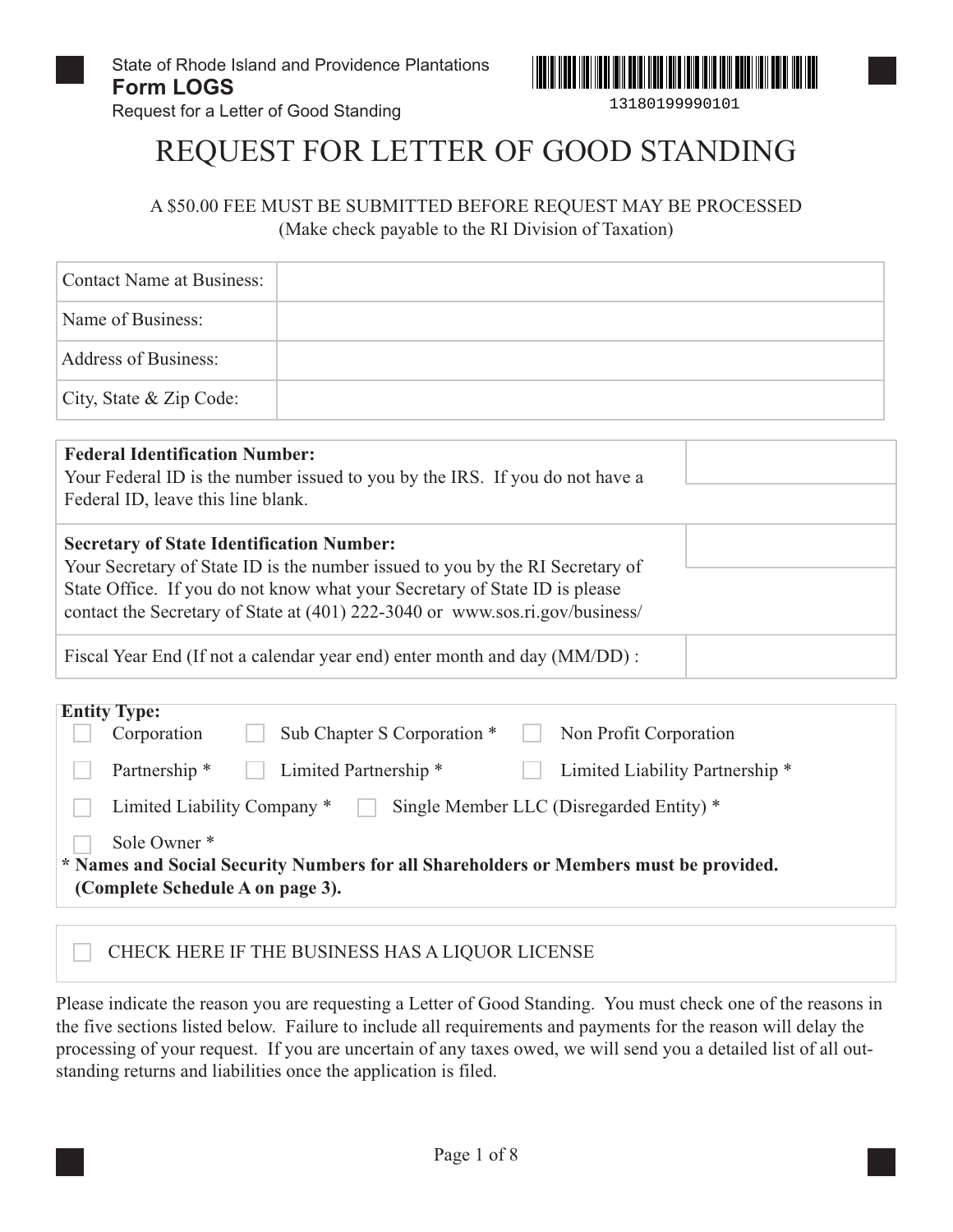



Request for a Letter of Good Standing

## SECTION I – General Requests for Good Standing

- Human Resource Investment Council Certification (Corporations Only)
- $\Box$ Enterprise Zone Certification (Corporations Only)
- Financing
- Capital Stock sale or transfer (Must also complete Schedule B on page 4)
- Reinstatement of charter revoked by Secretary of State
- Reinstatement of charter forfeited by Rhode Island Division of Taxation
- Merger of corporation with another corporation (corporation named above is the survivor as listed with the Rhode Island Secretary of State)
- Sale of less than 50% of Rhode Island assets
- Motion Picture Production Company Certification
- Tax Status
- $\Box$ Re-Domestication (entity must continue to be registered in RI; otherwise see SECTION VI)
	- Mobile Home Park Certification

#### **Requirements:**

- 1. All tax returns administered by the tax division that are past due must accompany this request.
- 2. All the tax, interest and penalty balances must be paid.

### SECTION II – Liquor License (Sale, Transfer, Upgrade or New)

- New Liquor License
- Capital Stock sale or transfer (Must also complete Schedule B on page 4)
- Sale of less than 50% of Rhode Island assets
- Transfer of Location
- Liquor License Upgrade

#### **Requirements:**

- 1. All tax returns administered by the tax division that are past due must accompany this request.
- 2. All the tax, interest and penalty balances must be paid. **Payments must be made with Money Order or Bank Check.**

Sale or transfer of the major part in value of RI assets of the above named corporation

#### **Requirements:**

- 1. All tax returns administered by the tax division (through the date of sale) must accompany this request.
- 2. All the tax, interest and penalty balances must be paid. **Payments must be made with Money Order or Bank Check.**
- 3. Short period RI Tax Return with payment (beginning of tax year to date of sale) reflecting the sale.
- 4. A copy of Federal Tax Return (with Federal Form 4797 and Schedule D).
- 5. A statement as to sales price, to whom it is being sold and description of assets being sold.
- 6. Buyers contact information:

| Contact Name:     |  |
|-------------------|--|
| Name of Business: |  |
| Telephone Number: |  |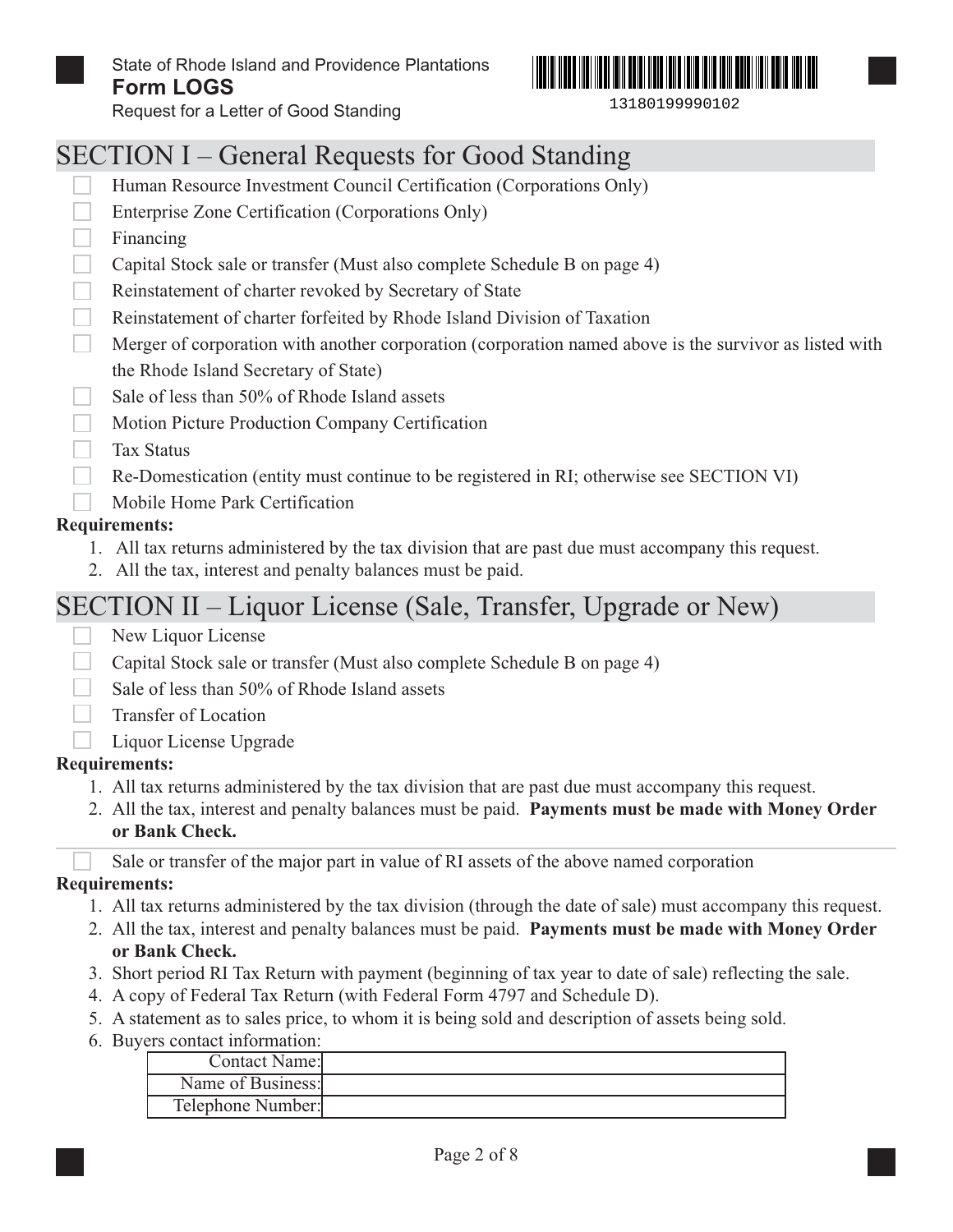

State of Rhode Island and Providence Plantations **Form LOGS**



Request for a Letter of Good Standing

### SECTION III – Mergers

- Merger of corporation under IRC Section 368(a)(1)(f) to change state of incorporation only with Rhode Island Secretary of State
- Merger of corporation into another corporation (corporation named above is the non-survivor under IRS Section \_\_\_\_\_\_\_\_\_\_\_ and is the non-survivor with the Rhode Island Secretary of State)

#### **Requirements:**

- 1. All tax returns administered by the tax division that are past due must accompany this request.
- 2. All the tax, interest and penalty balances must be paid.
- 3. A final RI-1120 through date of request (Any liability reflected on this return must be paid).
- 4. A copy of federal 1120.
- 5. Articles of merger.

## SECTION IV – Major Sale or Liquidation

Sale or transfer of the major part in value of RI assets of the above named corporation

Liquidation (per IRC Section please note that dissolution request is in Section V)

#### **Requirements:**

- 1. All tax returns administered by the tax division that are past due must accompany this request.
- 2. All the tax, interest and penalty balances must be paid.
- 3. Short period RI Tax Return with payment (beginning of tax year to date of sale) reflecting the sale.
- 4. A copy of Federal Tax Return (with Federal Form 4797 and Schedule D).
- 5. A statement as to sales price, to whom it is being sold and description of assets being sold.

## SECTION V – Dissolution/Cancellation of Domestic Entities

- Filing for Articles of Dissolution with Rhode Island Secretary of State (Corporations and LLCs only)
- Conversion to non-Rhode Island entity
- Filing for Cancellation with the Rhode Island Secretary of State (LP's only)

#### **Requirements:**

- 1. All tax returns administered by the tax division that are past due must accompany this request.
- 2. All the tax, interest and penalty balances must be paid.
- 3. Final RI Tax Return through date of request for dissolution.
- 4. Copy of final Federal Tax Return.
- 5. Copy of Federal Form 966 (corporations only).
- 6. Copy of minutes of meeting to dissolve or statement signed by all the members. (does not apply to Single Member LLCs).
- 7. Any liability reflected on this final return must be paid.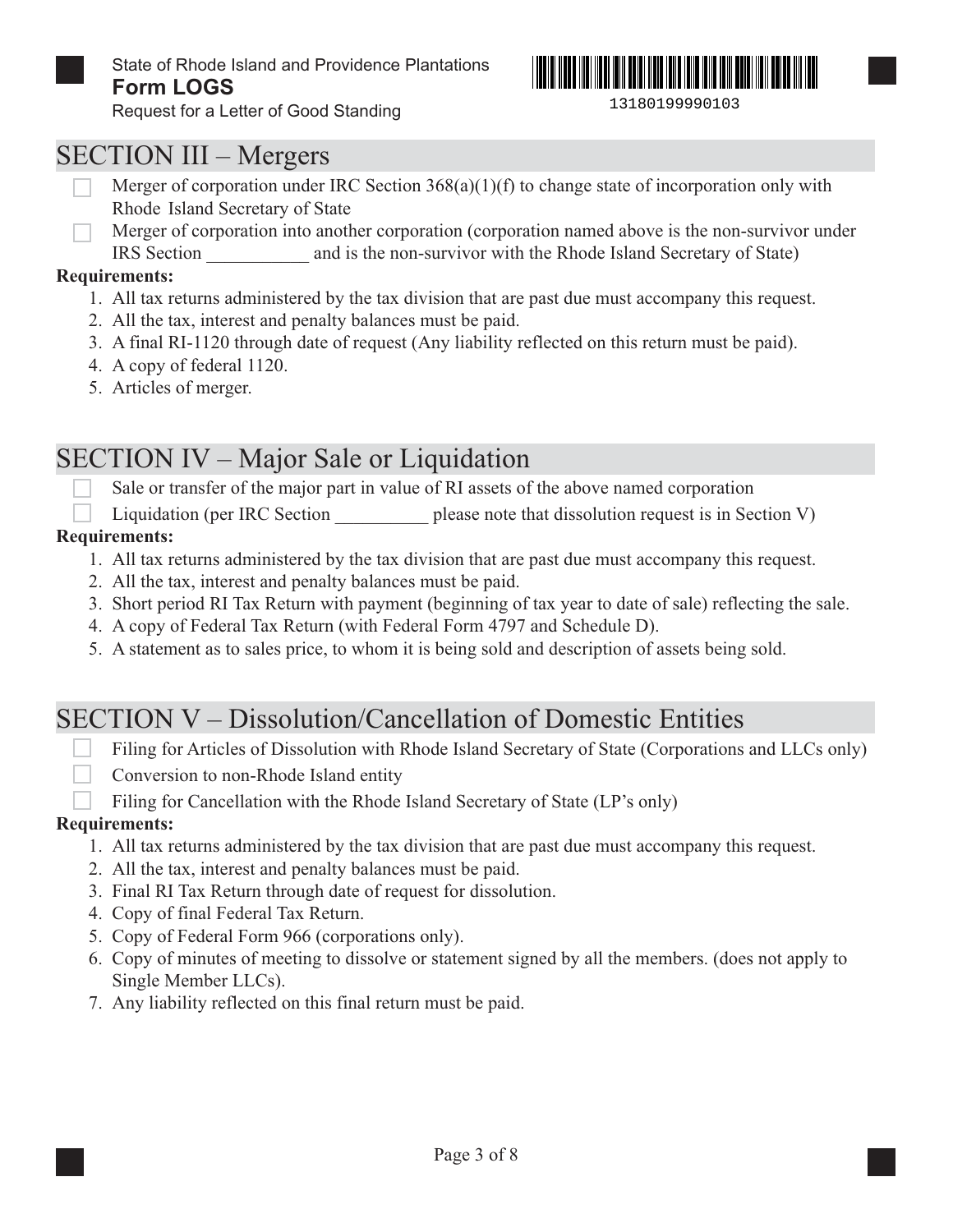Request for a Letter of Good Standing



13180199990104

### SECTION VI – Withdrawal/Cancellation of Foreign Entities

- Withdrawal due to merger in State of Incorporation (Corporations only)
- Withdrawal of corporation's right to do business in Rhode Island through office of Rhode Island Secretary of State (Corporations only)
- Cancellation of entity's right to do business in Rhode Island through office of Rhode Island Secretary of State (LLCs and LPs only)

#### **Requirements:**

- 1. All tax returns administered by the tax division that are past due must accompany this request.
- 2. All the tax, interest and penalty balances must be paid.
- 3. Final RI Tax Return through date of request for withdrawal.
- 4. Copy of Federal Tax Return.
- 5. Any liability reflected on this final return must be paid.

## SCHEDULE A

List the name, identification numbers and percent of ownership for all Shareholders or Members of all Pass-Through Entities (Subchapter S Corporations, LLC's and Partnerships).

If Shareholder or Member is an individual, then enter the Name(s), Social Security Number(s), their  $\mathbf{E}$ percent of ownership and indicate if they are a nonresident in the space listed below.

If the Shareholder or Member of the Pass-Through Entity is another Pass-Through Entity, then enter the name and Federal Identification Number and attach a schedule of their Shareholders or Members.

| Name           | Social Security or | Percent of | Check if    |
|----------------|--------------------|------------|-------------|
|                | Federal ID Number  | Ownership  | Nonresident |
|                |                    |            |             |
|                |                    |            |             |
|                |                    |            |             |
|                |                    |            |             |
| $\cdot$ $\sim$ |                    |            |             |

Attach additional schedule(s) if more space is needed.

## SCHEDULE B (CAPITAL STOCK TRANSFERS ONLY)

List the name, identification numbers and percent of ownership for all Shareholders or Members of all Pass-Through Entities after transfer of stock. (See instructions for Schedule A above)

|                                                        | Social Security or | Percent of | Check if    |
|--------------------------------------------------------|--------------------|------------|-------------|
| Name                                                   | Federal ID Number  | Ownership  | Nonresident |
|                                                        |                    |            |             |
|                                                        |                    |            |             |
|                                                        |                    |            |             |
|                                                        |                    |            |             |
|                                                        |                    |            |             |
| Attach additional schedule(s) if more space is needed. |                    |            |             |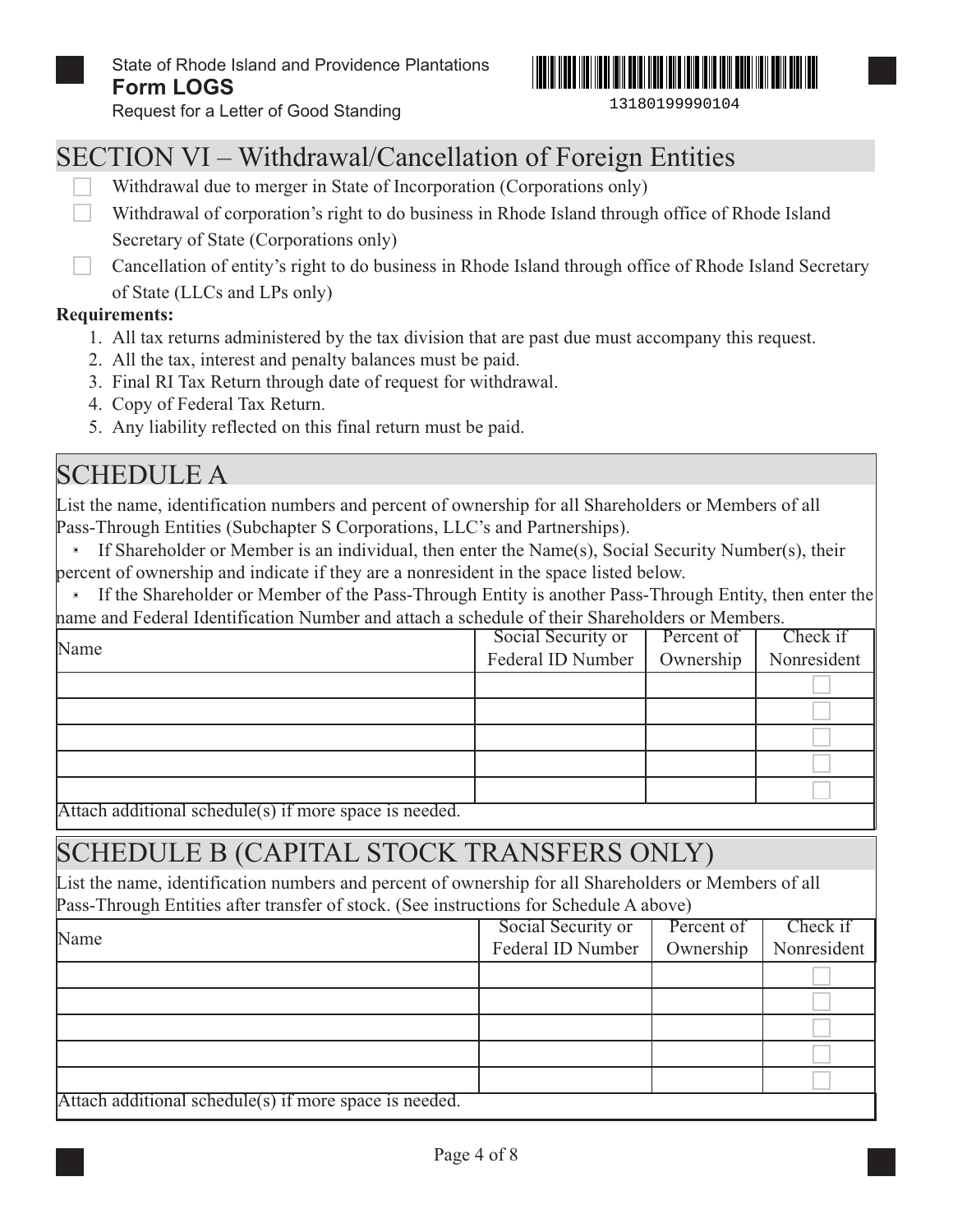

State of Rhode Island and Providence Plantations **Form LOGS** Request for a Letter of Good Standing



### CONTACT INFORMATION (only if different from the information listed on page 1)

Person to contact for Additional Information. By completing this section you are authorizing the Division of Taxation to review and disclose any state tax information that may be required to complete this request for good standing to the individual listed below. If you do not want the division to share any information, do not complete this section and all requests for information will be sent to the company name listed on page 1.

| Telephone Number |
|------------------|
|                  |
|                  |
|                  |
|                  |
|                  |
|                  |
|                  |

MAILING INFORMATION (only if different from the information listed on page 1)

The Division of Taxation will not share any tax information with the individual listed below. This is only if you want the Letter of Good Standing mailed to an address other than the address listed on page 1.

| Name    | Telephone Number |
|---------|------------------|
|         |                  |
| Address |                  |
|         |                  |
|         |                  |
|         |                  |
|         |                  |

## **SIGNATURE**

A Letter of Good Standing may only be requested by an authorized representative of the entity listed as the applicant on the front of this request. An authorized representative is a member or officer of the company that is authorized to handle tax matters or a power of attorney (POA). If the Letter of Good Standing is being requested by a POA, a signed POA must accompany the request. The letter will not be issued if the following section is not completed.

| Title |
|-------|
|       |
| Date  |
|       |
|       |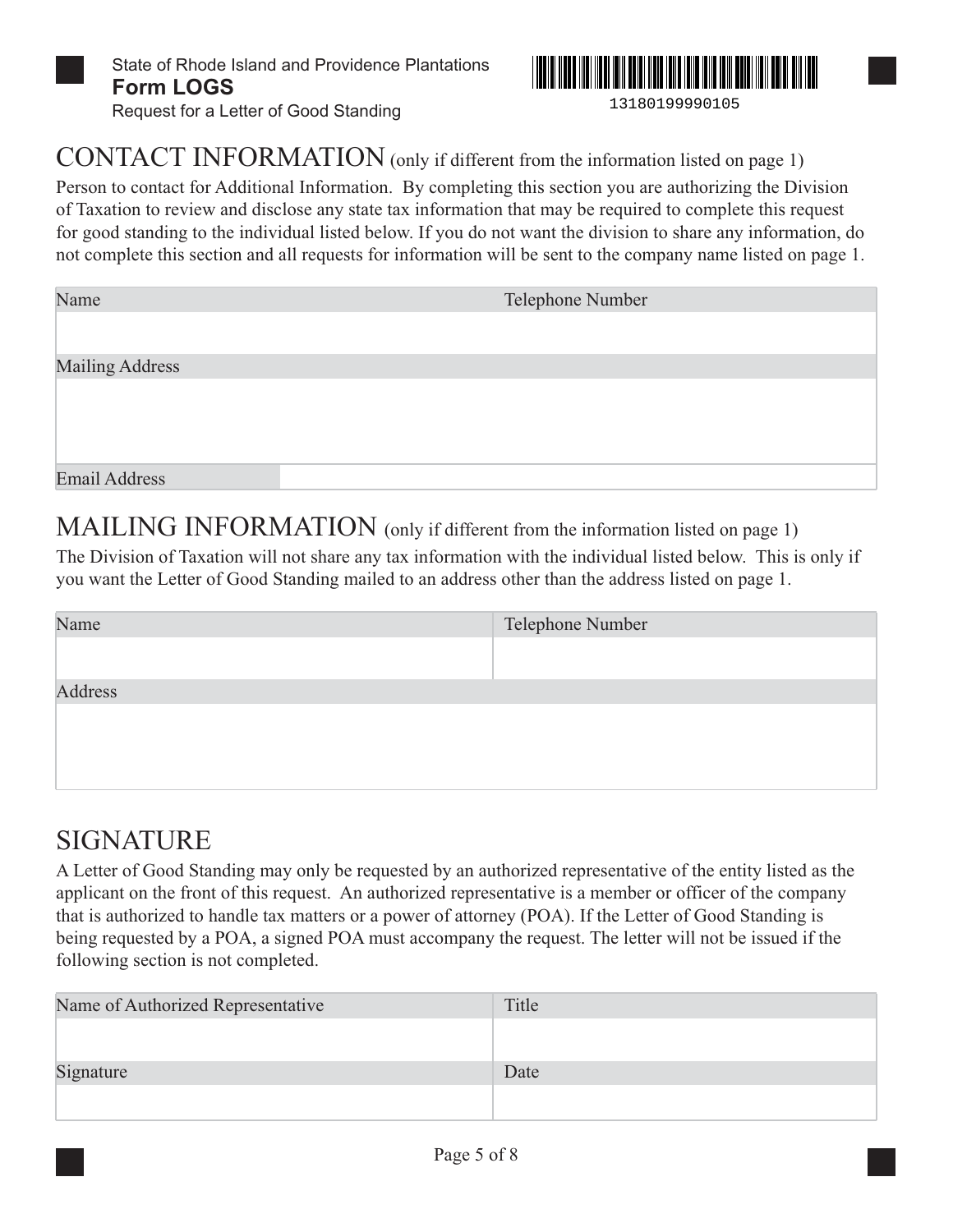

13180199990106

## **AFFIDAVIT**

**To be used by non-profit corporations who are applying for a Letter of Good Standing.**

I/we do hereby declare under oath that

Name of corporation and federal identification number (please print)

has been incorporated through the office of the

State of incorporation

Secretary of State since

Date of incorporation

I/we do also declare that \_\_\_\_\_\_\_\_\_\_\_\_\_\_\_\_\_\_\_\_\_\_\_\_\_\_\_\_\_\_\_\_\_\_\_

Name of corporation

has a non-profit corporation charter and has never had any Federal taxable income and therefore has had no State of Rhode Island Business Corporation tax liability.

Name and title of authorized officer (please print)

Date Signature of authorized officer

Subscribed and sworn before me this \_\_\_\_\_\_\_ day of \_\_\_\_\_\_\_\_\_\_\_\_, 20\_\_\_\_\_\_.

NOTARY PUBLIC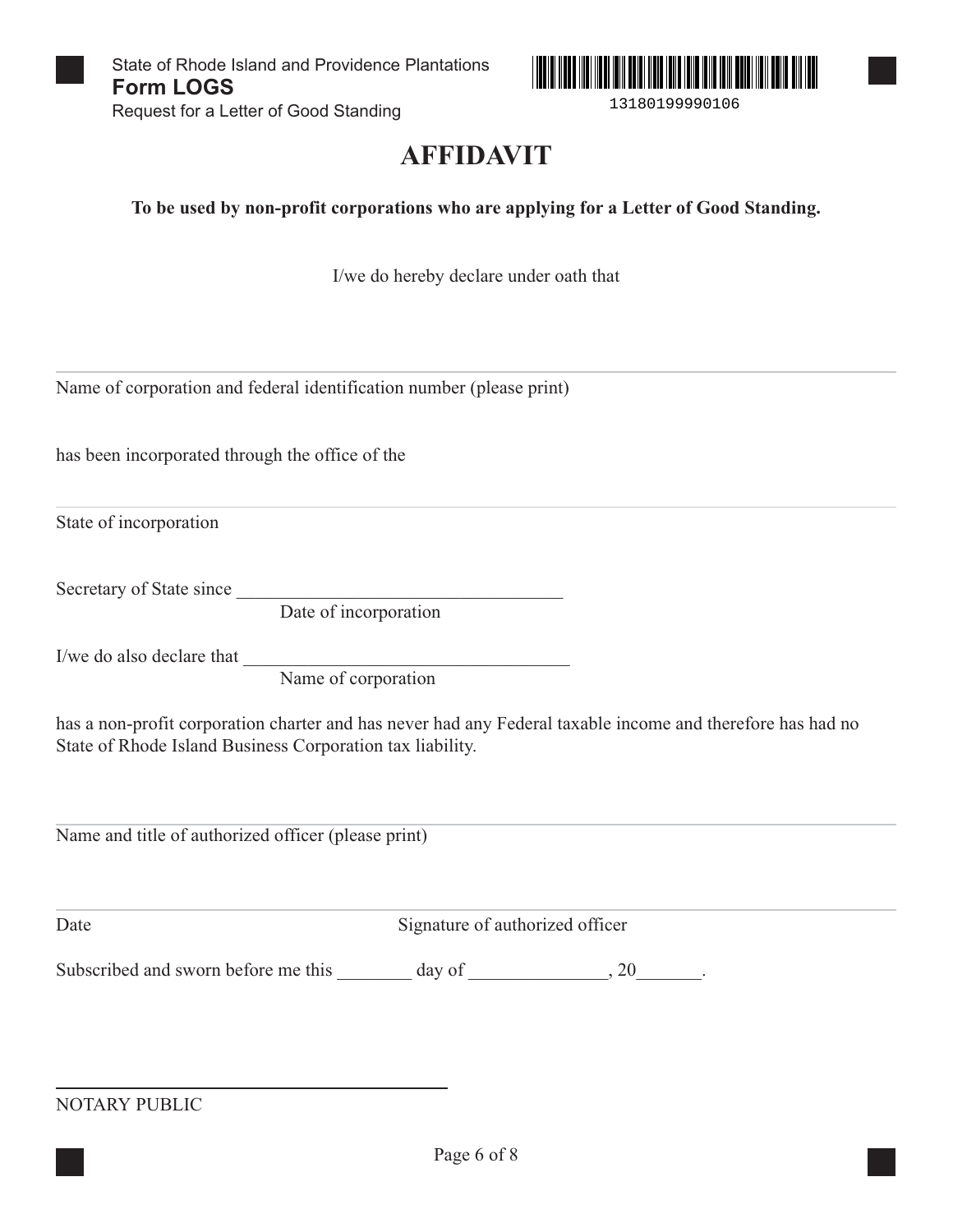

State of Rhode Island and Providence Plantations **Form LOGS**

Request for a Letter of Good Standing

#### **Where do I mail the request?**

Mail all requests with the required information and any amount due with checks or money orders made payable to the RI Division of Taxation.

**Mail to: Letter of Good Standing Compliance & Collections Rhode Island Division of Taxation One Capitol Hill Providence, RI 02908**

#### **How long does it take?**

Generally a Letter of Good Standing request takes 4 weeks to process. Individual request may take longer or shorter depending on the individual taxpayer. Failure to provide any required information will delay the processing of your request.

#### **If I bring the request in can I get it the same day?**

The Division of Taxation does not have walk in service for letters of good standing. You may drop off your letter of good standing request or any other information that we have requested at our front desk and it will be processed as quickly as possible. If you have any questions regarding your request please feel free to contact us at (401) 574-8941.

#### **How do I contact the Division of Taxation?**

Any questions on how to complete this form or on the status of your request please contact us. Phone: (401) 574-8941 Fax: (401) 574-8915

#### **How long is the request good for?**

Generally a request is good for 60 days. Requests that are not issued within 60 days due to the failure to provide all required information and payments will no longer be valid and must be submitted again.

**Note for Non-Profit Corporations:** Please submit an affidavit (page 6 of this request) with any request for Letter of Good Standing pertaining to a non-profit corporation which has had no filing requirement for Rhode Island Business Corporation Tax because it has had no federal taxable income.

Rev 05/2014